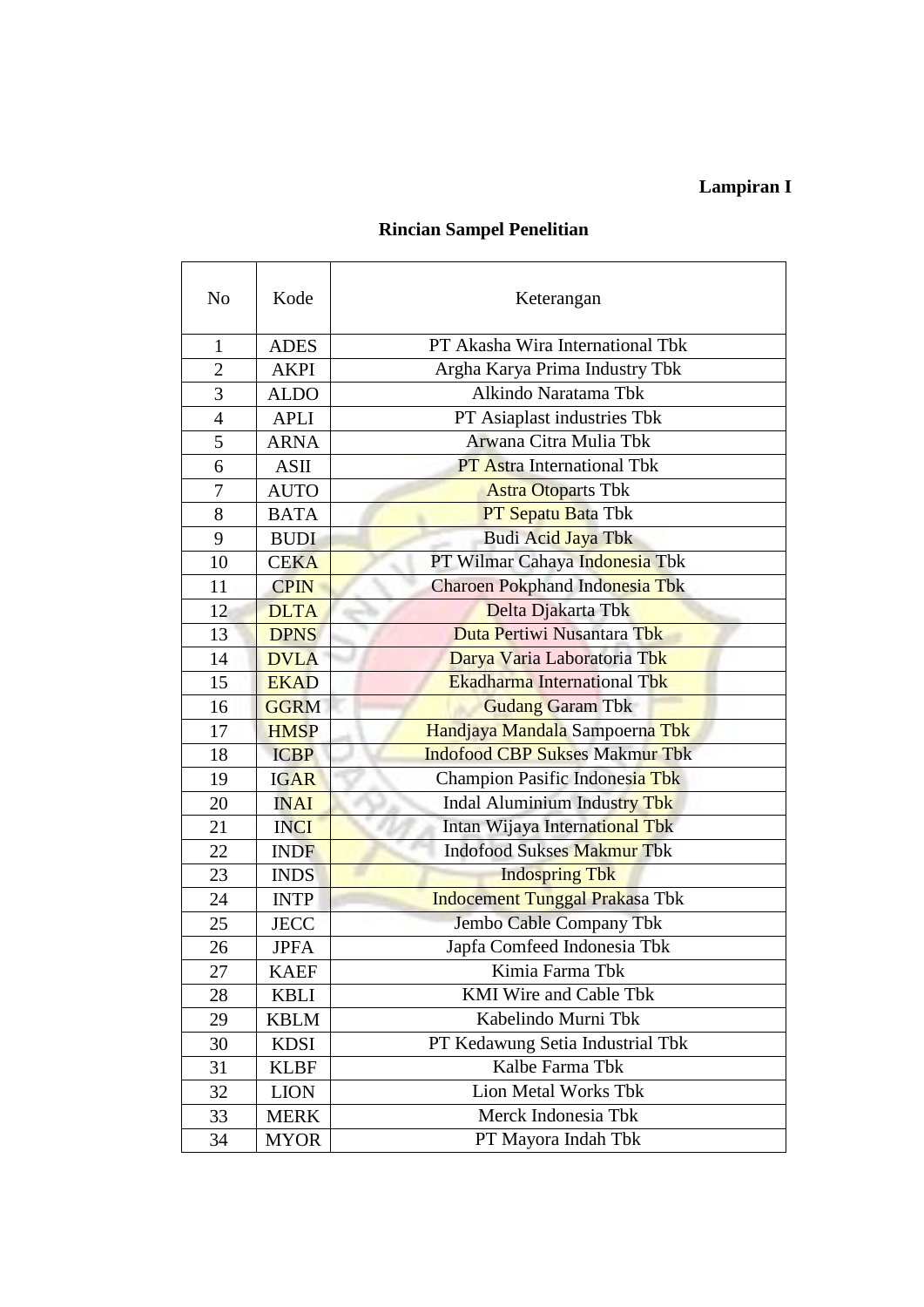| 35 | <b>NIPS</b> | Nipress Tbk                                     |  |  |  |  |
|----|-------------|-------------------------------------------------|--|--|--|--|
| 36 | <b>PYFA</b> | Pyridam Farma Tbk                               |  |  |  |  |
| 37 | <b>RICY</b> | Ricky Putra Globalindo Tbk                      |  |  |  |  |
| 38 | <b>ROTI</b> | PT Nippon Indosari Corporindo Tbk               |  |  |  |  |
| 39 | <b>SCCO</b> | Supreme Cable Manufacturing and Commerce Tbk    |  |  |  |  |
| 40 | <b>SKLT</b> | <b>PT Sekar Laut Tbk</b>                        |  |  |  |  |
| 41 | <b>SMGR</b> | Semen Gresik Tbk                                |  |  |  |  |
| 42 | <b>SMSM</b> | Selamat Sempurna Tbk                            |  |  |  |  |
| 43 | <b>STAR</b> | <b>Star Petrochem Tbk</b>                       |  |  |  |  |
| 44 | <b>TCID</b> | Mandom Indonesia Tbk                            |  |  |  |  |
| 45 | <b>TOTO</b> | PT Surya Toto Indonesia Tbk                     |  |  |  |  |
| 46 | <b>TSPC</b> | Tempo Scan Pasific Tbk                          |  |  |  |  |
| 47 | <b>ULTJ</b> | Ultrajaya Milk Industry and Trading Company Tbk |  |  |  |  |
| 48 | <b>UNIT</b> | <b>PT Nusantara Inti Corpora Tbk</b>            |  |  |  |  |
| 49 | <b>UNVR</b> | <b>PT Uniliver indonesia Tbk</b>                |  |  |  |  |
| 50 | <b>WIIM</b> | Wismilak Inti Makmur Tbk                        |  |  |  |  |

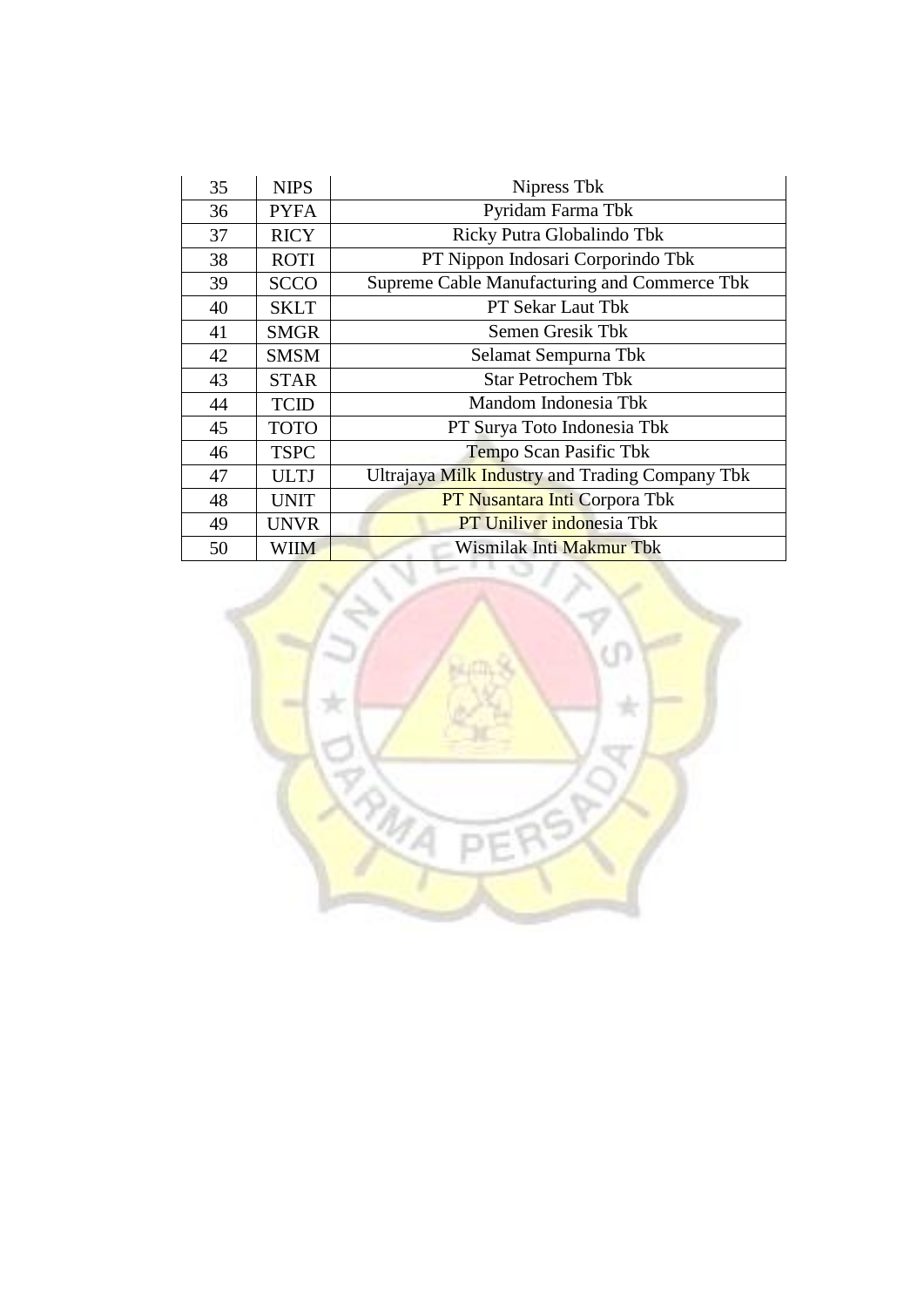## **Lampiran II**

| N <sub>0</sub> | Kode        | Lama Audit Tenure |                |                |                |  |  |
|----------------|-------------|-------------------|----------------|----------------|----------------|--|--|
|                |             | 2014              | 2015           | 2016           | 2017           |  |  |
| $\mathbf{1}$   | <b>ADES</b> | 1                 | $\overline{2}$ | 3              | 4              |  |  |
| $\overline{2}$ | <b>AKPI</b> | $\mathbf{1}$      | $\overline{2}$ | 3              | $\overline{4}$ |  |  |
| $\overline{3}$ | <b>ALDO</b> | $\mathbf{1}$      | $\overline{2}$ | $\mathbf{1}$   | $\mathbf{1}$   |  |  |
| $\overline{4}$ | <b>APLI</b> | $\mathbf{1}$      | $\overline{2}$ | 3              | $\overline{4}$ |  |  |
| 5              | <b>ARNA</b> | $\mathbf{1}$      | $\overline{2}$ | 3              | $\overline{4}$ |  |  |
| 6              | <b>ASII</b> | $\mathbf{1}$      | $\overline{2}$ | 3              | $\overline{4}$ |  |  |
| $\overline{7}$ | <b>AUTO</b> | $\mathbf{1}$      | $\overline{2}$ | 3              | $\overline{4}$ |  |  |
| 8              | <b>BATA</b> | $\overline{1}$    | $\overline{2}$ | 3              | $\overline{4}$ |  |  |
| 9              | <b>BUDI</b> | $\mathbf{1}$      | $\overline{2}$ | 3              | $\overline{4}$ |  |  |
| 10             | <b>CEKA</b> | $\overline{1}$    | $\overline{2}$ | 3              | $\overline{4}$ |  |  |
| 11             | <b>CPIN</b> | $\mathbf{1}$      | $\overline{2}$ | 3              | $\overline{4}$ |  |  |
| 12             | <b>DLTA</b> | $\mathbf{1}$      | $\overline{2}$ | $\overline{3}$ | $\overline{4}$ |  |  |
| 13             | <b>DPNS</b> | $\mathbf{1}$      | $\overline{c}$ | 3              | $\overline{4}$ |  |  |
| 14             | <b>DVLA</b> | $\mathbf{1}$      | $\overline{2}$ | $\overline{3}$ | $\overline{4}$ |  |  |
| 15             | <b>EKAD</b> | $\mathbf{1}$      | $\overline{2}$ | 3              | $\mathbf{1}$   |  |  |
| 16             | <b>GGRM</b> | $\mathbf{1}$      | $\overline{2}$ | 3              | $\overline{4}$ |  |  |
| 17             | <b>HMSP</b> | $\overline{1}$    | $\overline{2}$ | 3              | $\overline{4}$ |  |  |
| 18             | <b>ICBP</b> | $\overline{1}$    | $\overline{2}$ | 3              | $\overline{4}$ |  |  |
| 19             | <b>IGAR</b> | $\overline{1}$    | $\overline{c}$ | $\overline{3}$ | $\mathbf{1}$   |  |  |
| 20             | <b>INAI</b> | $\mathbf{1}$      | $\overline{2}$ | 3              | $\overline{4}$ |  |  |
| 21             | <b>INCI</b> | $\mathbf{1}$      | $\overline{2}$ | $\overline{3}$ | $\mathbf{1}$   |  |  |
| 22             | <b>INDF</b> | $\mathbf{1}$      | $\overline{2}$ | $\overline{3}$ | $\overline{4}$ |  |  |
| 23             | <b>INDS</b> | $\mathbf{1}$      | $\overline{2}$ | 3              | $\overline{4}$ |  |  |
| 24             | <b>INTP</b> | $\mathbf{1}$      | $\overline{c}$ | 3              | $\overline{4}$ |  |  |
| 25             | <b>JECC</b> | $\mathbf{1}$      | $\overline{2}$ | 3              | $\overline{4}$ |  |  |
| 26             | <b>JPFA</b> | $\mathbf{1}$      | $\mathbf{2}$   | 3              | $\mathbf{1}$   |  |  |
| 27             | <b>KAEF</b> | $\mathbf{1}$      | $\overline{2}$ | $\mathbf{1}$   | $\overline{2}$ |  |  |
| 28             | <b>KBLI</b> | $\mathbf{1}$      | $\overline{2}$ | 3              | 4              |  |  |
| 29             | <b>KBLM</b> | $\mathbf{1}$      | $\overline{2}$ | 3              | $\mathbf{1}$   |  |  |
| 30             | <b>KDSI</b> | $\mathbf{1}$      | $\overline{2}$ | 3              | $\overline{4}$ |  |  |
| 31             | <b>KLBF</b> | $\mathbf{1}$      | $\overline{2}$ | 3              | $\overline{4}$ |  |  |
| 32             | <b>LION</b> | $\mathbf{1}$      | $\overline{2}$ | 3              | $\overline{4}$ |  |  |
| 33             | <b>MERK</b> | $\mathbf{1}$      | $\overline{2}$ | 3              | $\overline{4}$ |  |  |
| 34             | <b>MYOR</b> | $\mathbf{1}$      | $\overline{2}$ | 3              | $\overline{4}$ |  |  |
| 35             | <b>NIPS</b> | $\mathbf{1}$      | $\overline{2}$ | 3              | $\overline{4}$ |  |  |

## **Data** *Audit Tenure*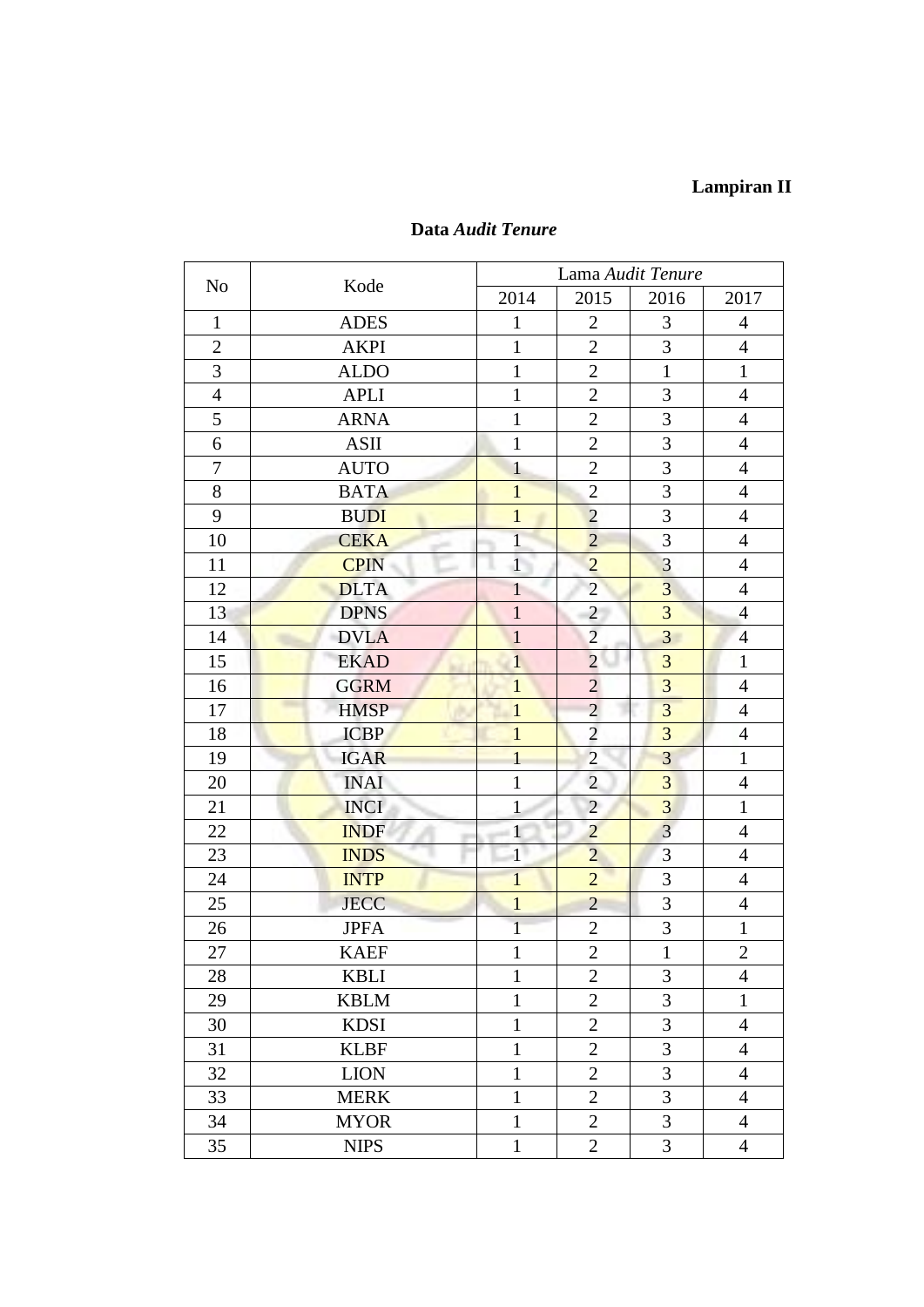| 36 | <b>PYFA</b> | 1 | $\overline{2}$ | 3 | $\overline{4}$ |
|----|-------------|---|----------------|---|----------------|
| 37 | <b>RICY</b> |   |                | 1 | 1              |
| 38 | <b>ROTI</b> | 1 | $\overline{2}$ | 3 | 4              |
| 39 | <b>SCCO</b> | 1 | $\overline{2}$ | 3 |                |
| 40 | <b>SKLT</b> |   | $\overline{2}$ | 3 | 4              |
| 41 | <b>SMGR</b> |   | $\overline{2}$ | 3 | $\overline{4}$ |
| 42 | <b>SMSM</b> |   | $\overline{2}$ | 3 | 4              |
| 43 | <b>STAR</b> |   | $\overline{2}$ | 3 |                |
| 44 | <b>TCID</b> |   | $\overline{2}$ | 3 | $\overline{4}$ |
| 45 | <b>TOTO</b> |   | $\overline{2}$ | 3 | $\overline{4}$ |
| 46 | <b>TSPC</b> | 1 | $\overline{2}$ | 3 | $\overline{4}$ |
| 47 | <b>ULTJ</b> | 1 | $\overline{2}$ | 3 | $\overline{4}$ |
| 48 | <b>UNIT</b> |   | $\overline{2}$ | 3 | 1              |
| 49 | <b>UNVR</b> |   | $\overline{2}$ | 3 |                |
| 50 | <b>WIIM</b> |   | $\overline{2}$ | 3 | $\overline{4}$ |

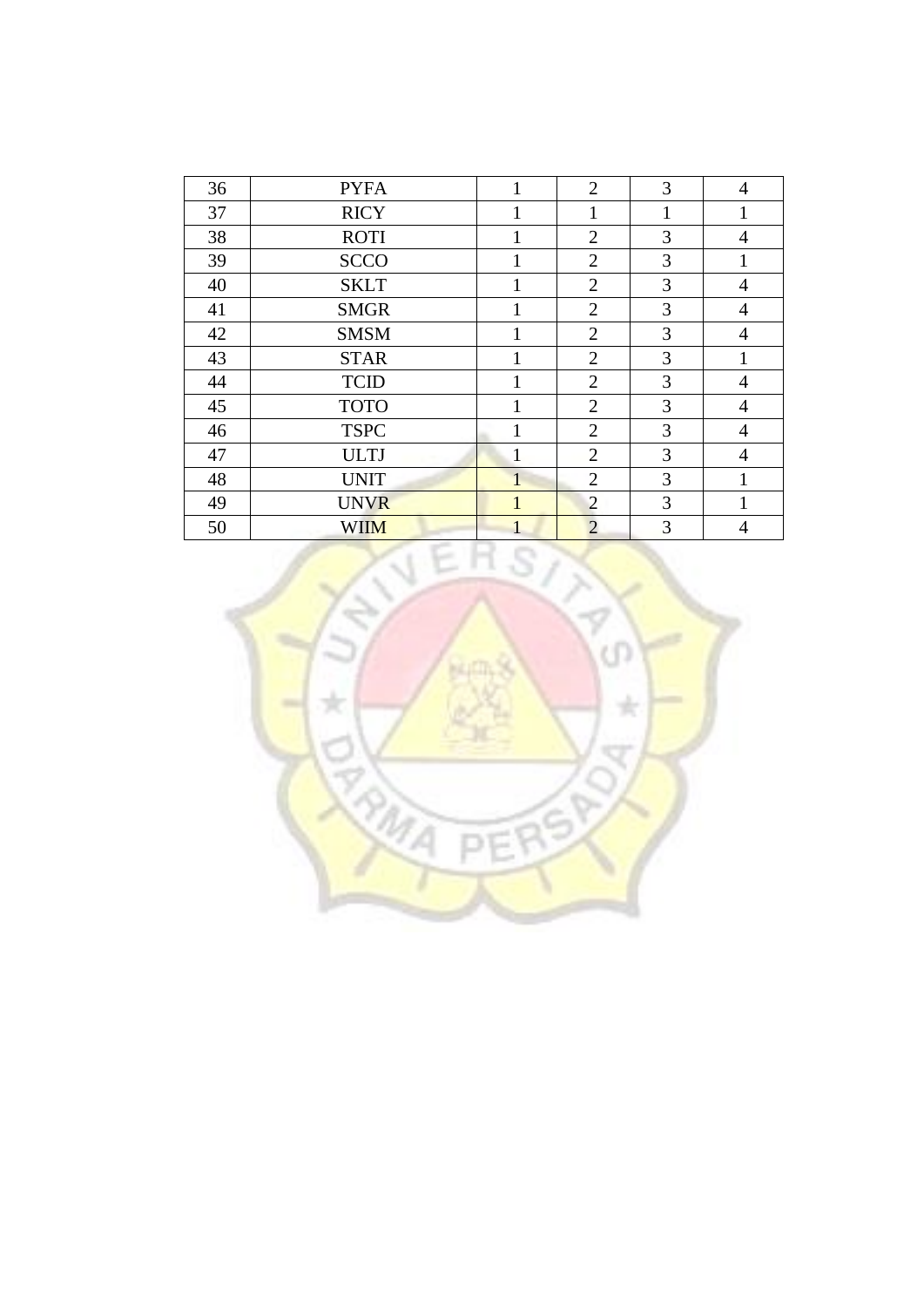# **Lampiran III**

|                  |             | Ukuran Kantor Akuntan Publik |                  |                  |                  |  |
|------------------|-------------|------------------------------|------------------|------------------|------------------|--|
| N <sub>o</sub>   | Kode        | 2014                         | 2015             | 2016             | 2017             |  |
| $\mathbf{1}$     | <b>ADES</b> | $\boldsymbol{0}$             | $\overline{0}$   | $\boldsymbol{0}$ | $\boldsymbol{0}$ |  |
| $\overline{2}$   | <b>AKPI</b> | $\mathbf{1}$                 | $\mathbf{1}$     | $\mathbf{1}$     | 1                |  |
| 3                | <b>ALDO</b> | $\boldsymbol{0}$             | $\boldsymbol{0}$ | $\boldsymbol{0}$ | $\boldsymbol{0}$ |  |
| $\overline{4}$   | <b>APLI</b> | $\mathbf{1}$                 | $\mathbf{1}$     | $\mathbf{1}$     | $\mathbf{1}$     |  |
| 5                | <b>ARNA</b> | $\mathbf{1}$                 | $\mathbf{1}$     | $\mathbf{1}$     | $\mathbf{1}$     |  |
| 6                | ASII        | $\mathbf{1}$                 | $\mathbf{1}$     | $\mathbf{1}$     | $\mathbf{1}$     |  |
| $\boldsymbol{7}$ | <b>AUTO</b> | $\mathbf{1}$                 | $\mathbf{1}$     | $\mathbf{1}$     | $\mathbf{1}$     |  |
| 8                | <b>BATA</b> | $\overline{1}$               | $\mathbf{1}$     | $\mathbf{1}$     | $\mathbf{1}$     |  |
| 9                | <b>BUDI</b> | $\overline{0}$               | $\mathbf{0}$     | $\boldsymbol{0}$ | $\boldsymbol{0}$ |  |
| 10               | <b>CEKA</b> | $\overline{1}$               | $\mathbf{1}$     | $\mathbf{1}$     | $\mathbf{1}$     |  |
| 11               | <b>CPIN</b> | $\mathbf{1}$                 | $\hat{1}$        | $\overline{1}$   | $\mathbf{1}$     |  |
| 12               | <b>DLTA</b> | $\overline{1}$               | $\mathbf{1}$     | $\mathbf{1}$     | $\mathbf{1}$     |  |
| 13               | <b>DPNS</b> | $\overline{0}$               | $\overline{0}$   | $\mathbf{0}$     | $\overline{0}$   |  |
| 14               | <b>DVLA</b> | $\mathbf{1}$                 | $\mathbf{1}$     | $\mathbf{1}$     | $\mathbf{1}$     |  |
| 15               | <b>EKAD</b> | $\mathbf{0}$                 | $\boldsymbol{0}$ | $\overline{0}$   | $\mathbf{0}$     |  |
| 16               | <b>GGRM</b> | $\mathbf{1}$                 | $\mathbf{1}$     | $\mathbf{1}$     | $\mathbf{1}$     |  |
| 17               | <b>HMSP</b> | $\mathbf{1}$                 | $\overline{1}$   | $\mathbf{1}$     | $\mathbf{1}$     |  |
| 18               | <b>ICBP</b> | $\mathbf{1}$                 | $\mathbf{1}$     | $\mathbf{1}$     | $\mathbf{1}$     |  |
| 19               | <b>IGAR</b> | $\overline{0}$               | $\overline{0}$   | $\overline{0}$   | $\mathbf{1}$     |  |
| 20               | <b>INAI</b> | $\overline{0}$               | $\overline{0}$   | $\overline{0}$   | $\boldsymbol{0}$ |  |
| 21               | <b>INCI</b> | $\boldsymbol{0}$             | $\boldsymbol{0}$ | $\mathbf{0}$     | $\overline{0}$   |  |
| 22               | <b>INDF</b> | $\mathbf{1}$                 | $\mathbf{1}$     | $\overline{1}$   | 1                |  |
| 23               | <b>INDS</b> | $\boldsymbol{0}$             | $\overline{0}$   | $\overline{0}$   | $\boldsymbol{0}$ |  |
| 24               | <b>INTP</b> | $\mathbf{1}$                 | $\mathbf{1}$     | $\mathbf{1}$     | $\mathbf{1}$     |  |
| 25               | <b>JECC</b> | $\overline{0}$               | $\overline{0}$   | $\boldsymbol{0}$ | $\boldsymbol{0}$ |  |
| 26               | <b>JPFA</b> | $\overline{0}$               | $\overline{0}$   | $\overline{0}$   | 1                |  |
| 27               | <b>KAEF</b> | $\boldsymbol{0}$             | $\boldsymbol{0}$ | $\boldsymbol{0}$ | $\boldsymbol{0}$ |  |
| 28               | <b>KBLI</b> | 1                            | 1                | 1                | 1                |  |
| 29               | <b>KBLM</b> | $\overline{0}$               | $\overline{0}$   | $\overline{0}$   | $\overline{0}$   |  |
| 30               | <b>KDSI</b> | $\boldsymbol{0}$             | $\overline{0}$   | $\boldsymbol{0}$ | $\boldsymbol{0}$ |  |
| 31               | <b>KLBF</b> | $\mathbf{1}$                 | $\mathbf{1}$     | $\mathbf{1}$     | 1                |  |
| 32               | <b>LION</b> | $\boldsymbol{0}$             | $\boldsymbol{0}$ | $\boldsymbol{0}$ | $\boldsymbol{0}$ |  |
| 33               | <b>MERK</b> | $\mathbf{1}$                 | $\mathbf{1}$     | $\mathbf{1}$     | $\mathbf{1}$     |  |
| 34               | <b>MYOR</b> | $\boldsymbol{0}$             | $\boldsymbol{0}$ | $\boldsymbol{0}$ | $\boldsymbol{0}$ |  |
| 35               | <b>NIPS</b> | $\overline{0}$               | $\boldsymbol{0}$ | $\boldsymbol{0}$ | $\overline{0}$   |  |
| 36               | <b>PYFA</b> | $\boldsymbol{0}$             | $\boldsymbol{0}$ | $\boldsymbol{0}$ | $\boldsymbol{0}$ |  |

### **Data Ukuran Kantor Akuntan Publik**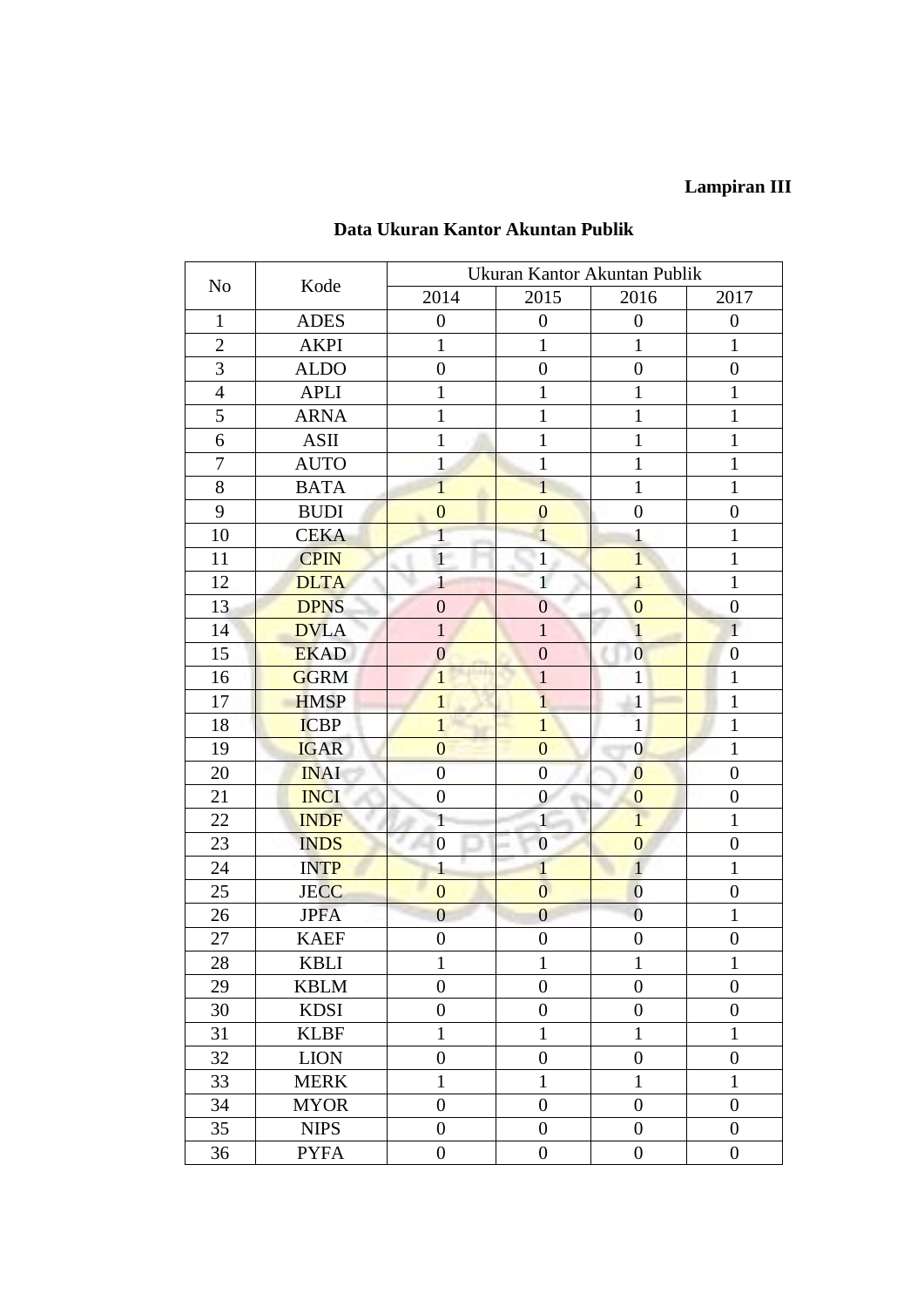| 37 | <b>RICY</b> | $\Omega$ | ∩ | $\Omega$ |  |
|----|-------------|----------|---|----------|--|
| 38 | <b>ROTI</b> |          |   |          |  |
| 39 | <b>SCCO</b> | 0        |   |          |  |
| 40 | <b>SKLT</b> | 0        |   |          |  |
| 41 | <b>SMGR</b> |          |   |          |  |
| 42 | <b>SMSM</b> |          |   |          |  |
| 43 | <b>STAR</b> |          |   |          |  |
| 44 | <b>TCID</b> |          |   |          |  |
| 45 | <b>TOTO</b> |          |   |          |  |
| 46 | <b>TSPC</b> |          |   |          |  |
| 47 | <b>ULTJ</b> | 0        | 0 | 0        |  |
| 48 | <b>UNIT</b> | 0        |   |          |  |
| 49 | <b>UNVR</b> |          |   |          |  |
| 50 | WIIM        |          |   |          |  |

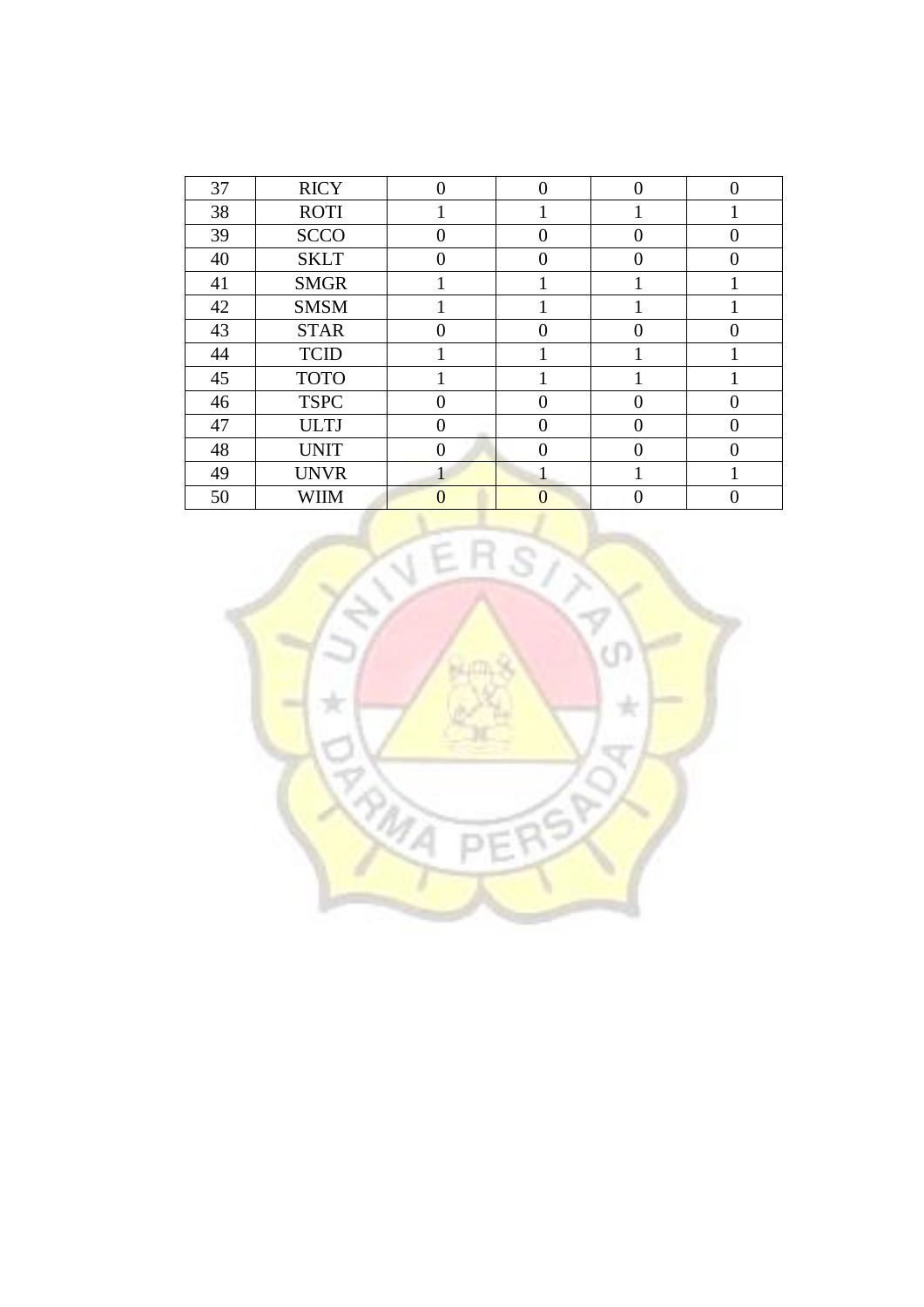## **Lampiran IV**

| N <sub>o</sub> | Kode        | Opini Auditor    |                  |                  |                  |  |  |
|----------------|-------------|------------------|------------------|------------------|------------------|--|--|
|                |             | 2014             | 2015             | 2016             | 2017             |  |  |
| $\mathbf{1}$   | <b>ADES</b> | $\boldsymbol{0}$ | $\mathbf 1$      | 1                | $\mathbf{1}$     |  |  |
| $\overline{2}$ | <b>AKPI</b> | $\mathbf{1}$     | $\mathbf{1}$     | $\mathbf{1}$     | $\mathbf{1}$     |  |  |
| 3              | <b>ALDO</b> | $\mathbf{1}$     | $\boldsymbol{0}$ | $\boldsymbol{0}$ | $\boldsymbol{0}$ |  |  |
| $\overline{4}$ | <b>APLI</b> | $\mathbf{1}$     | $\mathbf{1}$     | $\mathbf{1}$     | $\mathbf{1}$     |  |  |
| 5              | <b>ARNA</b> | $\mathbf{1}$     | $\mathbf{1}$     | $\mathbf{1}$     | $\mathbf{1}$     |  |  |
| 6              | <b>ASII</b> | $\mathbf{1}$     | $\mathbf{1}$     | $\mathbf{1}$     | $\mathbf{1}$     |  |  |
| $\sqrt{ }$     | <b>AUTO</b> | $\mathbf{1}$     | $\mathbf{1}$     | $\mathbf{1}$     | $\mathbf{1}$     |  |  |
| 8              | <b>BATA</b> | $\mathbf{1}$     | $\overline{1}$   | $\mathbf{1}$     | $\mathbf{1}$     |  |  |
| 9              | <b>BUDI</b> | $\mathbf{1}$     | $\overline{0}$   | $\mathbf{1}$     | $\mathbf{1}$     |  |  |
| 10             | <b>CEKA</b> | $\mathbf{1}$     | $\mathbf{1}$     | $\mathbf{1}$     | $\mathbf{1}$     |  |  |
| 11             | <b>CPIN</b> | $\mathbf{1}$     | $\mathbf{1}$     | $\overline{0}$   | $\mathbf{1}$     |  |  |
| 12             | <b>DLTA</b> | $\overline{0}$   | $\boldsymbol{0}$ | $\overline{0}$   | $\boldsymbol{0}$ |  |  |
| 13             | <b>DPNS</b> | $\mathbf{1}$     | $\mathbf{1}$     | $\mathbf{1}$     | $\mathbf{1}$     |  |  |
| 14             | <b>DVLA</b> | $\overline{1}$   | $\overline{1}$   | $\mathbf{1}$     | $\mathbf{1}$     |  |  |
| 15             | <b>EKAD</b> | $\mathbf{1}$     | $\mathbf{1}$     | $\overline{0}$   | $\mathbf{1}$     |  |  |
| 16             | <b>GGRM</b> | $\mathbf{1}$     | $\mathbf{1}$     | $\overline{1}$   | $\mathbf{1}$     |  |  |
| 17             | <b>HMSP</b> | $\mathbf{1}$     | $\mathbf{1}$     | $\mathbf{1}$     | $\mathbf{1}$     |  |  |
| 18             | <b>ICBP</b> | $\overline{0}$   | $\overline{0}$   | $\overline{0}$   | $\mathbf{1}$     |  |  |
| 19             | <b>IGAR</b> | $\overline{0}$   | $\overline{0}$   | $\overline{0}$   | $\boldsymbol{0}$ |  |  |
| 20             | <b>INAI</b> | $\boldsymbol{0}$ | $\boldsymbol{0}$ | $\mathbf{1}$     | $\mathbf{1}$     |  |  |
| 21             | <b>INCI</b> | $\mathbf{1}$     | $\boldsymbol{0}$ | $\mathbf{0}$     | $\mathbf{1}$     |  |  |
| 22             | <b>INDF</b> | $\mathbf{1}$     | $\mathbf{1}$     | $\overline{1}$   | $\mathbf{1}$     |  |  |
| 23             | <b>INDS</b> | $\overline{1}$   | $\mathbf{1}$     | $\mathbf{1}$     | $\mathbf{1}$     |  |  |
| 24             | <b>INTP</b> | $\mathbf{1}$     | $\mathbf{1}$     | $\overline{1}$   | $\mathbf{1}$     |  |  |
| 25             | <b>JECC</b> | $\overline{0}$   | $\mathbf{0}$     | $\boldsymbol{0}$ | $\boldsymbol{0}$ |  |  |
| 26             | <b>JPFA</b> | $\boldsymbol{0}$ | $\overline{0}$   | $\mathbf{1}$     | $\boldsymbol{0}$ |  |  |
| 27             | <b>KAEF</b> | $\mathbf{1}$     | $\boldsymbol{0}$ | $\boldsymbol{0}$ | $\boldsymbol{0}$ |  |  |
| 28             | <b>KBLI</b> | $\mathbf{1}$     | $\boldsymbol{0}$ | $\mathbf{1}$     | $\boldsymbol{0}$ |  |  |
| 29             | <b>KBLM</b> | $\mathbf{1}$     | $\mathbf{1}$     | $\boldsymbol{0}$ | $\overline{0}$   |  |  |
| 30             | <b>KDSI</b> | $\mathbf{1}$     | $\mathbf{1}$     | $\mathbf{1}$     | $\mathbf{1}$     |  |  |
| 31             | <b>KLBF</b> | $\mathbf{1}$     | $\mathbf{1}$     | $\mathbf{1}$     | $\mathbf{1}$     |  |  |
| 32             | <b>LION</b> | $\mathbf{1}$     | $\mathbf{1}$     | $\mathbf{1}$     | $\mathbf{1}$     |  |  |
| 33             | <b>MERK</b> | $\boldsymbol{0}$ | $\overline{0}$   | $\boldsymbol{0}$ | $\mathbf{1}$     |  |  |
| 34             | <b>MYOR</b> | $\mathbf{1}$     | $\overline{0}$   | $\mathbf{1}$     | $\mathbf{1}$     |  |  |
| 35             | <b>NIPS</b> | $\mathbf{1}$     | $\boldsymbol{0}$ | $\mathbf{1}$     | $\mathbf{1}$     |  |  |
| 36             | <b>PYFA</b> | $\mathbf{1}$     | $\boldsymbol{0}$ | $\mathbf{1}$     | $\mathbf{1}$     |  |  |

## **Data Kualitas Audit**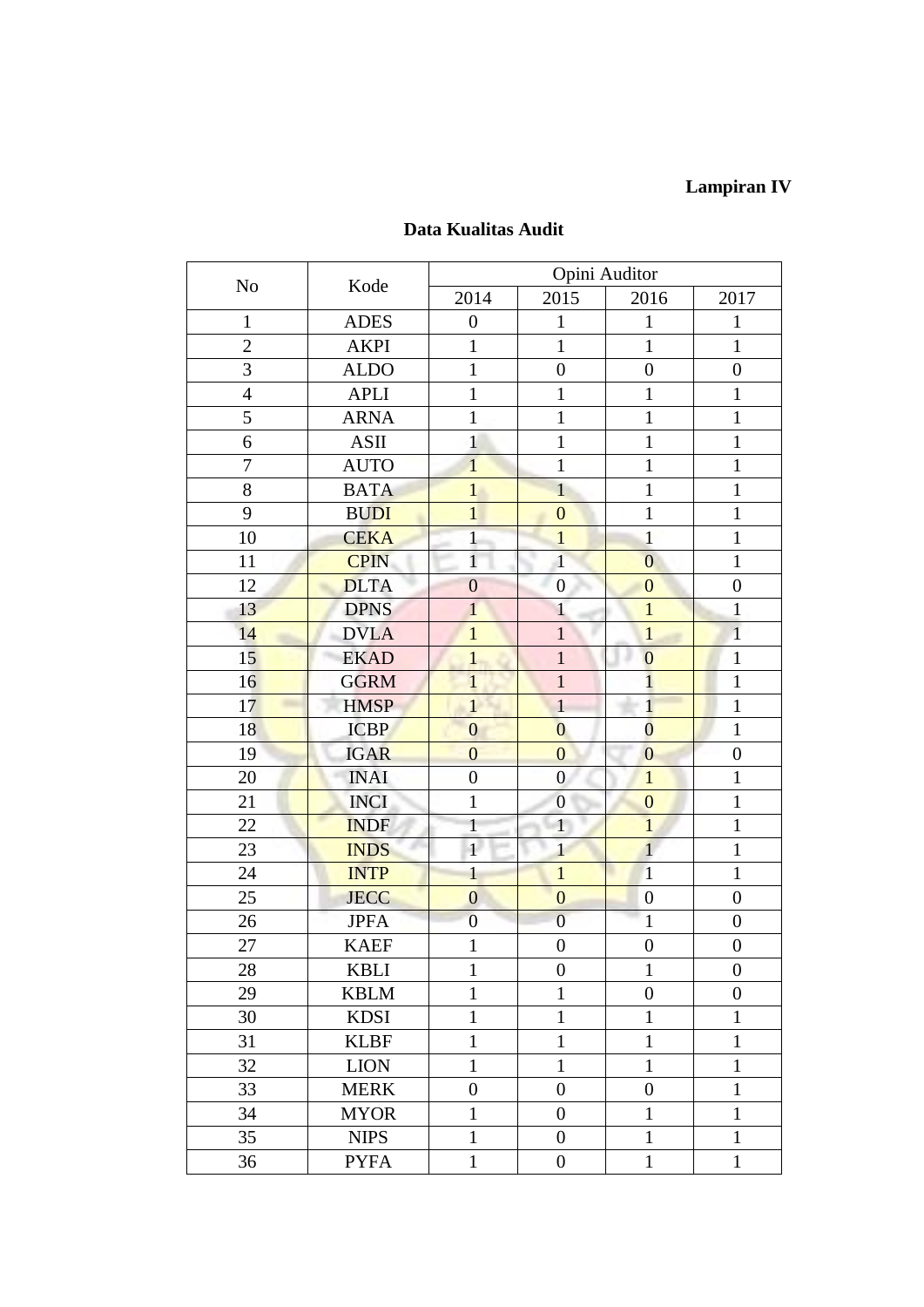| 37 | <b>RICY</b> |          | $\Omega$ | $\overline{0}$ | 0 |
|----|-------------|----------|----------|----------------|---|
| 38 | <b>ROTI</b> |          |          |                |   |
| 39 | <b>SCCO</b> |          |          |                |   |
| 40 | <b>SKLT</b> |          |          |                |   |
| 41 | <b>SMGR</b> |          | $\theta$ |                |   |
| 42 | <b>SMSM</b> | $\Omega$ | 0        | 0              |   |
| 43 | <b>STAR</b> |          |          | 0              |   |
| 44 | <b>TCID</b> |          | 0        |                |   |
| 45 | <b>TOTO</b> |          |          |                |   |
| 46 | <b>TSPC</b> |          |          |                |   |
| 47 | <b>ULTJ</b> |          |          |                |   |
| 48 | <b>UNIT</b> | 1        |          |                |   |
| 49 | <b>UNVR</b> | $\Omega$ | 0        |                |   |
| 50 | <b>WIIM</b> | 0        | 0        |                |   |

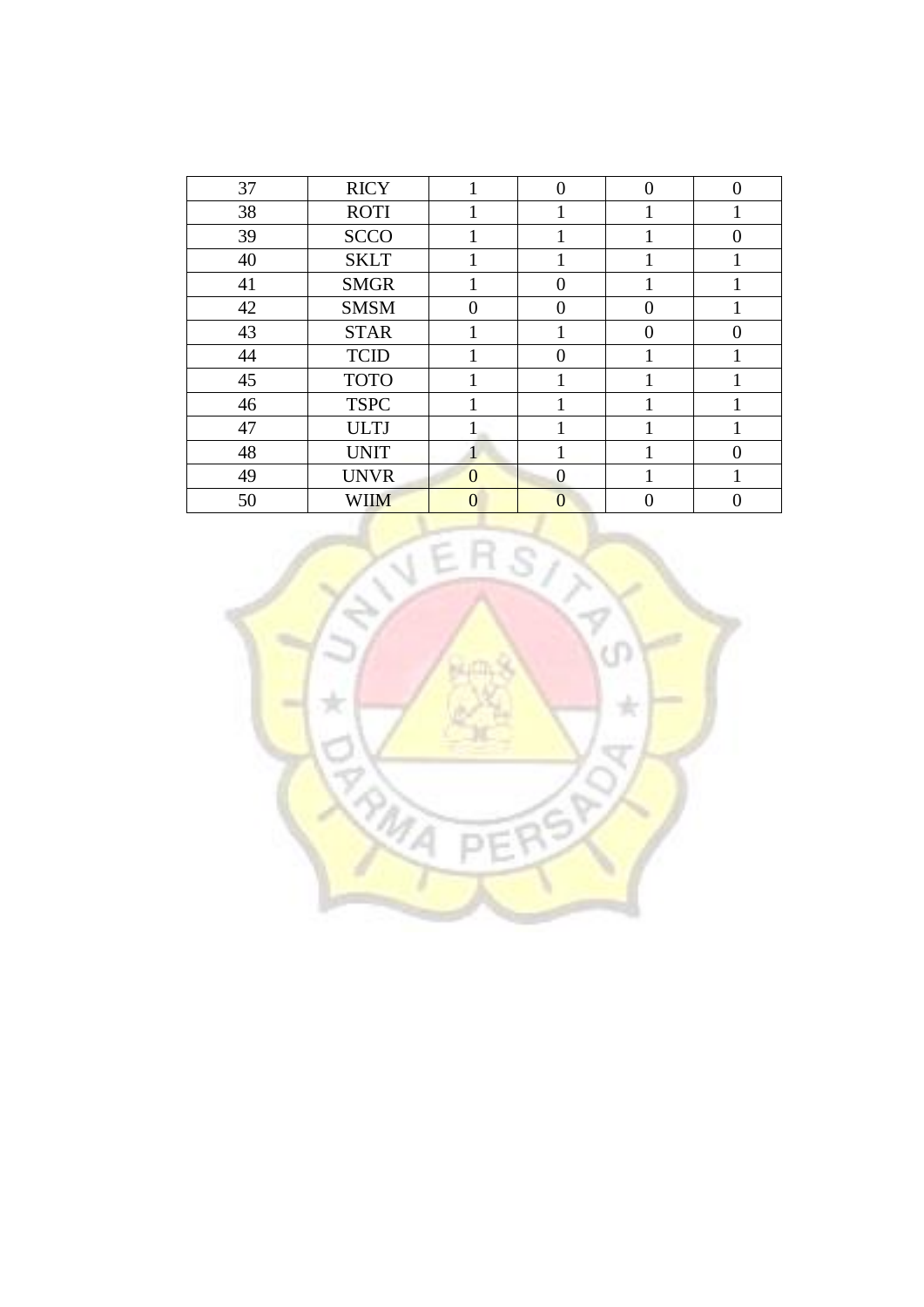## **Lampiran V**

|                               | N          | Minimum | Maximum | Mean | Std.<br>Deviation |
|-------------------------------|------------|---------|---------|------|-------------------|
| <b>AUDIT</b><br><b>TENURE</b> | <b>200</b> |         |         | 2.29 | 1.115             |
| Valid N<br>(listwise)         | 200        |         |         |      |                   |

### **Analisis Stasistik Deskriptif** *Audit Tenure*

**Distribusi Persentase Data** *Audit Tenure*

|       |       | Frequency | Percent | Valid<br>Percent | Cumulative<br>Percent |
|-------|-------|-----------|---------|------------------|-----------------------|
|       |       | 65        | 32.5    | 32.5             | 32.5                  |
|       | 2     | 50        | 25.0    | 25.0             | 57.5                  |
| Valid |       | 47        | 23.5    | 23.5             | 81.0                  |
|       |       | 38        | 19.0    | 19.0             | 100.0                 |
|       | Total | 200       | 100.0   | 100.0            |                       |

## **Analisis Stasistik Deskriptif Ukuran KAP**

|                             | N   | Minimum | <b>Maximum</b> | Mean | Std.<br>Deviation |
|-----------------------------|-----|---------|----------------|------|-------------------|
| <b>UKURAN</b><br><b>KAP</b> | 200 |         |                | 0.49 | 0.501             |
| Valid N<br>(listwise)       | 200 |         |                |      |                   |

#### **Distribusi Persentase Data Ukuran KAP**

|       |                    | Frequency | Percent | Valid<br>Percent | Cumulative<br>Percent |
|-------|--------------------|-----------|---------|------------------|-----------------------|
| Valid | Non<br>Big<br>Four | 102       | 51.0    | 51.0             | 51.0                  |
|       | Big<br>Four        | 98        | 49.0    | 49.0             | 100.0                 |
|       | Total              | 200       | 100.0   | 100.0            |                       |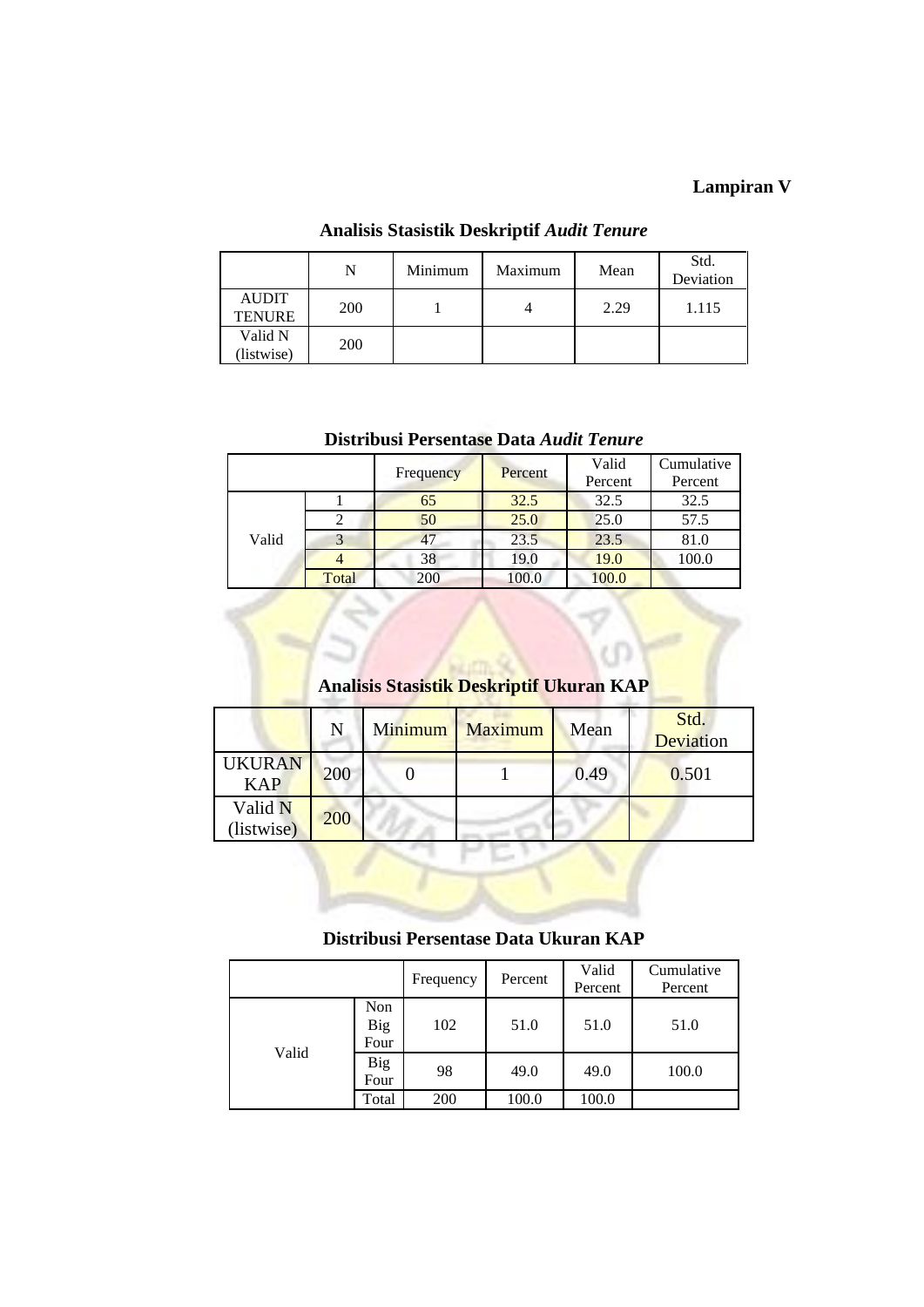|                                 | N          | Minimum | Maximum | Mean | Std.<br>Deviation |
|---------------------------------|------------|---------|---------|------|-------------------|
| <b>KUALITAS</b><br><b>AUDIT</b> | <b>200</b> |         |         | 0.70 | 0.459             |
| Valid N<br>(listwise)           | 200        |         |         |      |                   |

**Analisis Stasistik Deskriptif Kualitas Audit**

#### **Distribusi Persentase Data Kualitas Audit**

|       |                   | Frequency | Percent | Valid<br>Percent | Cumulative<br>Percent |
|-------|-------------------|-----------|---------|------------------|-----------------------|
| Valid | Non<br><b>OGC</b> | 60        | 30.0    | 30.0             | 30.0                  |
|       | <b>OGC</b>        | 140       | 70.0    | 70.0             | 100.0                 |
|       | Total             | 200       | 100.0   | 100.0            |                       |

### **Hosmer and Lemeshow Test**

| Step | Chi-square | $\sim$<br>uі | Sig.                    |  |  |
|------|------------|--------------|-------------------------|--|--|
|      | 4. L J     |              | FQ<br>0.30 <sub>1</sub> |  |  |

## **Hasil Uji Overall Model Fit**

#### **Iteration Historya,b,c**

|           |   |                   | Coefficients |
|-----------|---|-------------------|--------------|
| Iteration |   | -2 Log likelihood | Constant     |
|           |   | 244.440           | 0.800        |
|           | ↩ | 244.346           | 0.847        |
| Step 0    |   | 244.346           | 0.847        |

a. Constant is included in the model.

b. Initial -2 Log Likelihood: 244.346

c. Estimation terminated at iteration number 3 because parameter estimates changed by less than .001.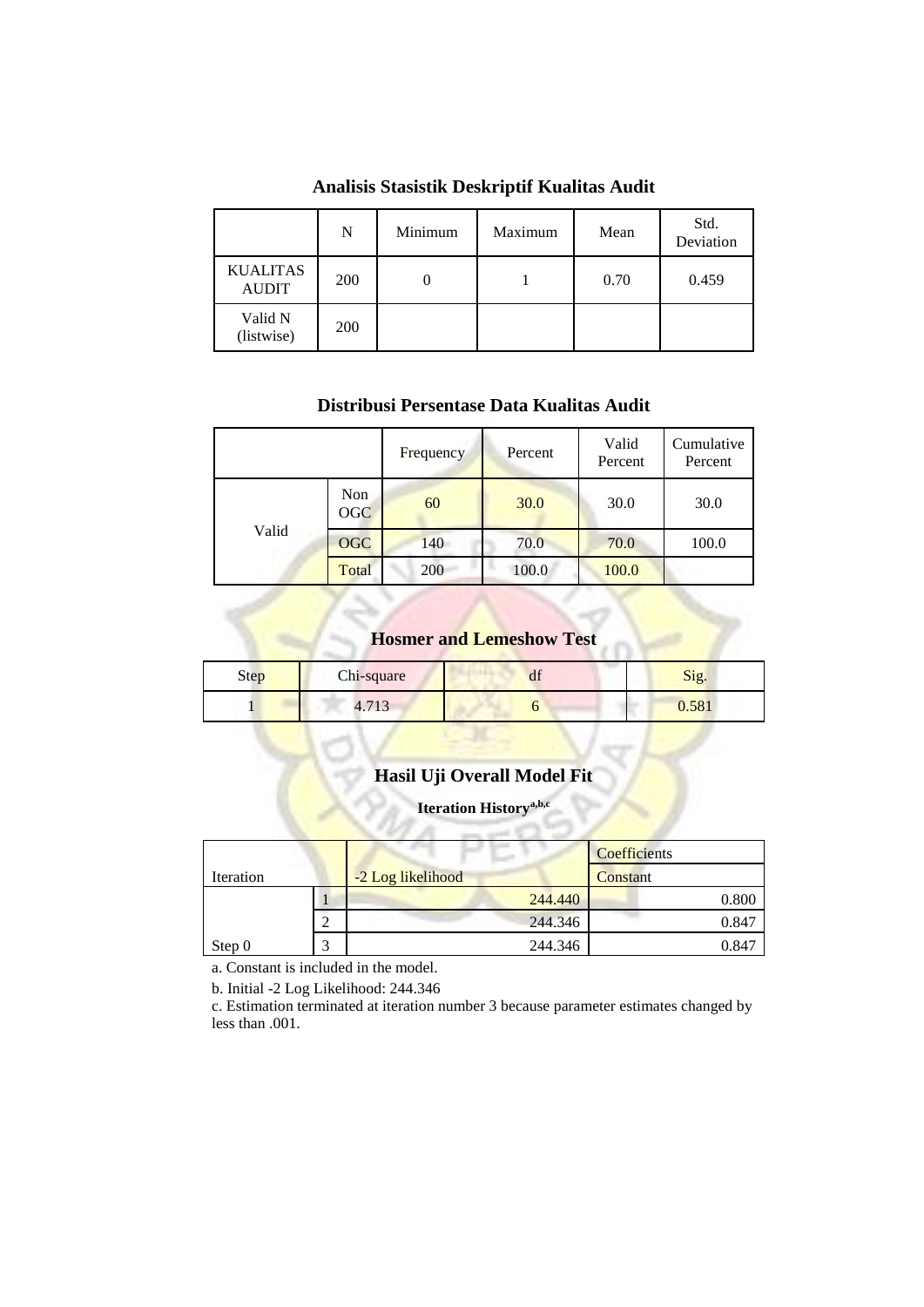### **Hasil Uji Overall Model Fit**

#### **Iteration Historya,b,c,d**

|                                       |   |            | Coefficients |               |               |
|---------------------------------------|---|------------|--------------|---------------|---------------|
|                                       |   | $-2$ Log   |              | <b>AUDIT</b>  | <b>UKURAN</b> |
| Iteration                             |   | likelihood | Constant     | <b>TENURE</b> | KAP(1)        |
|                                       |   | 233.008    | $-0.135$     | 0.300         | 0.505         |
|                                       | 2 | 232.178    | $-0.273$     | 0.380         | 0.625         |
|                                       | 3 | 232.175    | $-0.283$     | 0.386         | 0.634         |
| Step 1                                | 4 | 232.175    | $-0.283$     | 0.386         | 0.634         |
| $\sim$ $\sim$ $\sim$<br>$\sim$ $\sim$ |   |            |              |               |               |

a. Method: Enter

b. Constant is included in the model.

c. Initial -2 Log Likelihood: 244.346

d. Estimation terminated at iteration number 4 because parameter estimates changed by less than .001.

### **Hasil Uji Koefesien Determinasi**

| <b>Model Summary</b> |                   |                      |        |  |  |  |  |
|----------------------|-------------------|----------------------|--------|--|--|--|--|
| <b>Nagelkerke R</b>  |                   |                      |        |  |  |  |  |
| Step                 | -2 Log likelihood | Cox & Snell R Square | Square |  |  |  |  |
|                      | $232.175^{\rm a}$ | 0.059                | 0.084  |  |  |  |  |

a. Estimation terminated at iteration number 4 because parameter estimates changed by less than .001.

## **Hasil Uji Multikolonieritas**

#### **Correlation Matrix**

|        |          | Constant | Χ1       | X2(1)   |
|--------|----------|----------|----------|---------|
| Step 1 | Constant | 1.000    | $-0.825$ | $-.306$ |
|        | Х1       | $-0.825$ | 1.000    | $-072$  |
|        | X2(1)    | $-.306$  | $-072$   | 1.000   |

#### **Hasil Uji Regresi Logistik**

#### **Variables in the Equation**

|                 |          |        |      |       |    |      |        |       | 95% C.I.for EXP(B) |
|-----------------|----------|--------|------|-------|----|------|--------|-------|--------------------|
|                 |          | B      | S.E. | Wald  | df | Sig. | Exp(B) | Lower | Upper              |
| <b>Step</b>     | X1       | .386   | .151 | 6.550 |    | .010 | 1.471  | 1.095 | 1.976              |
| 11 <sup>a</sup> | X2(1)    | .634   | .323 | 3.839 |    | .050 | 1.884  | 1.000 | 3.551              |
|                 | Constant | $-283$ | .369 | .589  |    | .443 | .753   |       |                    |

a. Variable(s) entered on step 1: X1, X2.